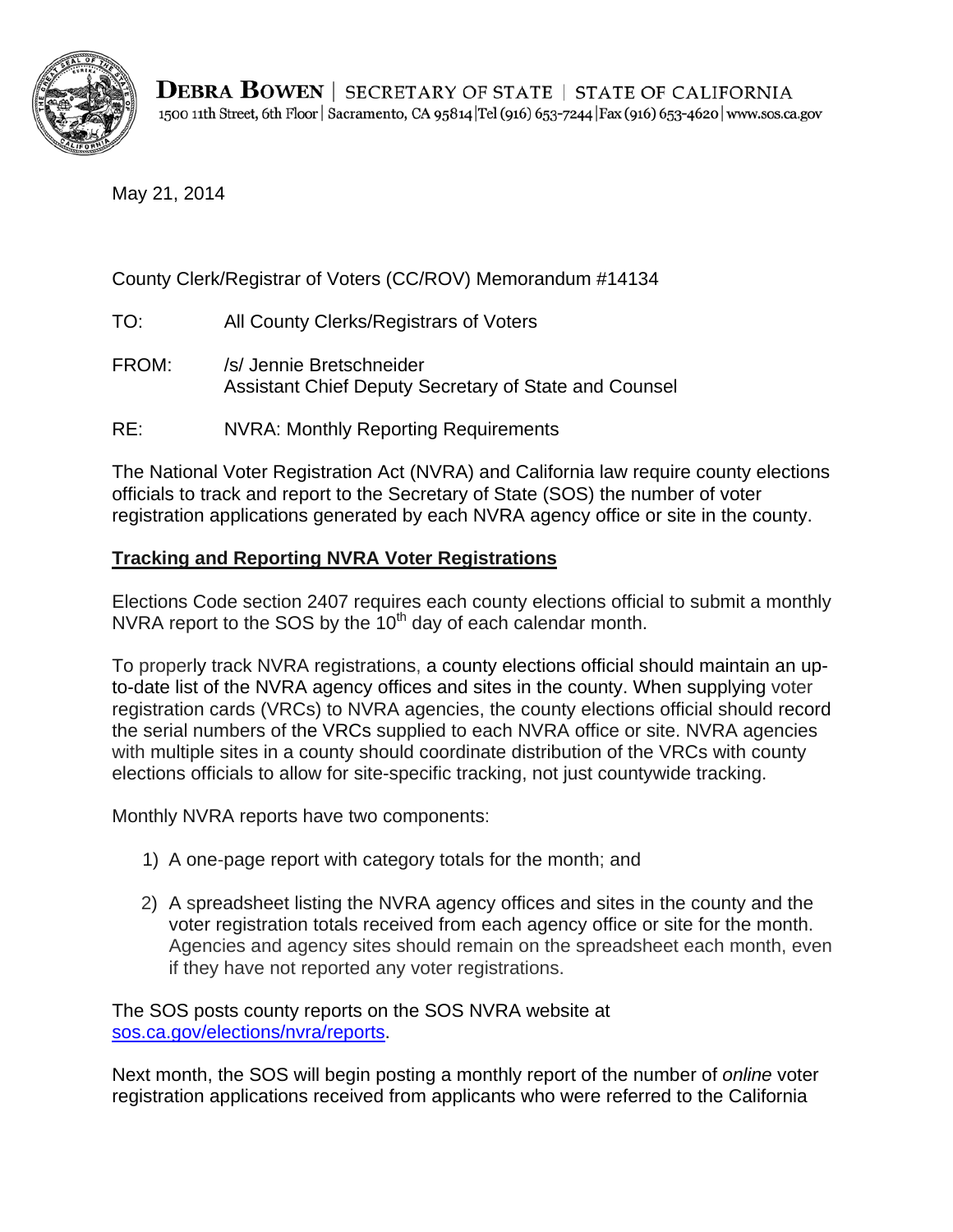CC/ROV #14134 May 21, 2014 Page 2

Online Voter Registration (COVR) website from an NVRA agency. However, county elections officials will continue to be responsible for tracking and reporting the number of *paper* voter registration applications received from NVRA agencies each month.

### **NVRA Agency Responsibilities**

Under state law, NVRA agencies must:

- Notify the county elections official of each NVRA office or site within a county;
- Order VRCs exclusively\* from the county elections office;
- Offer minority language forms as required by the federal Voting Rights Act for the county;
- Designate an NVRA coordinator. Agencies with multiple offices or sites in a county are encouraged to designate an NVRA coordinator at each office or site;
- Annually train agency employees who offer voter registration services under the NVRA;
- Offer an online voter preference form and link to COVR if the agency offers online enrollment, renewal, or change of address requests; and
- Forward completed VRCs. Agencies are encouraged to forward completed VRCs daily.\*\*

\* Exception: The California Health Benefit Exchange (Exchange) and the C-IV Consortium [\(c-iv.org\)](http://www.c-iv.org/), which serve 39 county social service agencies, receive VRC supplies from the SOS. The SOS notifies county elections officials of the serial numbers on the VRCs provided, so county elections officials can track and report voter registration applications received from Exchange and C-IV Consortium applicants residing in the county.

\*\* Note: Under the NVRA, a voter registration application submitted to an NVRA agency on the deadline to register to vote is considered timely, even if the county elections official receives the application after the deadline to register to vote.

## **SOS Responsibilities**

State law requires the SOS to prepare training materials for NVRA agencies, post county NVRA reports, work with NVRA agencies that need help implementing the NVRA, and coordinate NVRA compliance throughout the state. The Secretary of State is currently producing an NVRA training video that may be used as a supplement to the presentation slides and handouts. The training video will be available in the coming weeks.